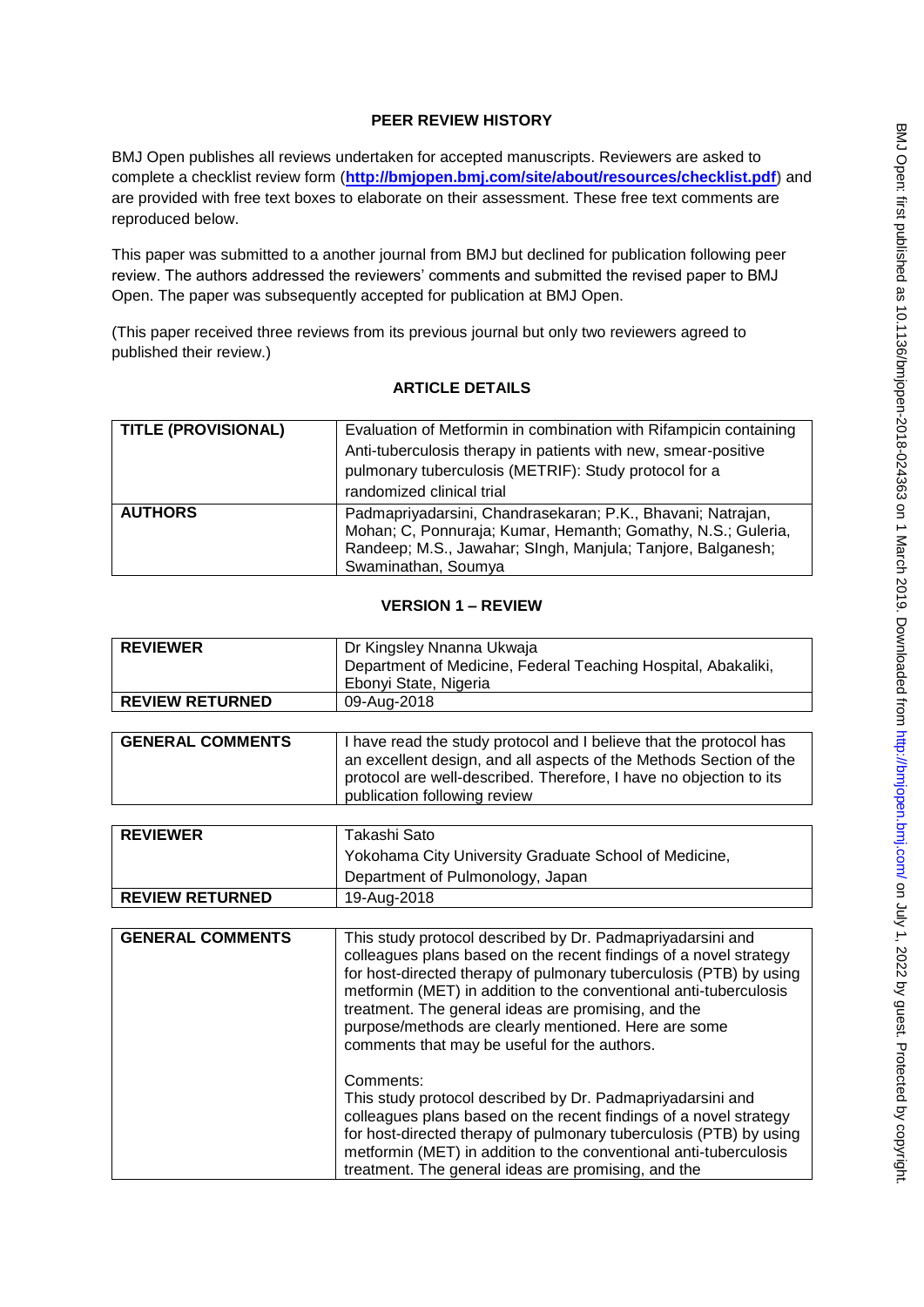| purpose/methods are clearly mentioned. Here are some<br>comments that may be useful for the authors.                                                                                                                                                                                                                                                                                                                                                                                                                                                                                                                                                                                                                                                                                                                                                                           |
|--------------------------------------------------------------------------------------------------------------------------------------------------------------------------------------------------------------------------------------------------------------------------------------------------------------------------------------------------------------------------------------------------------------------------------------------------------------------------------------------------------------------------------------------------------------------------------------------------------------------------------------------------------------------------------------------------------------------------------------------------------------------------------------------------------------------------------------------------------------------------------|
| 1) P.6, L.10: Does AIIMS need to be abbreviated because AIIMS<br>does not appear in subsequent manuscript?                                                                                                                                                                                                                                                                                                                                                                                                                                                                                                                                                                                                                                                                                                                                                                     |
| 2) P.6, L.11: In Study Design and oversight section, "National<br>AIDS Research Institute (NARI)" was already used on P.6, L.7.<br>Abbreviations should be defined upon first mention in text.                                                                                                                                                                                                                                                                                                                                                                                                                                                                                                                                                                                                                                                                                 |
| 3) P.8, L.5: Please specify the reason why authors choose<br>2HRZE/4HRE regimen as a standard regimen since The World<br>Health Organization recommends the 2HRZE/4HR regimen for<br>new patients with PTB. Reviewer assume that the high prevalence<br>of INH resistance and/or unavailable for INH susceptibility test in<br>the study areas. Please clarify the reason.                                                                                                                                                                                                                                                                                                                                                                                                                                                                                                     |
| 4) P.8, L.6: It would be better to specify the reason why authors<br>set the dose of 1000 mg once daily MET in test regimen. Reviewer<br>assume that the dose has been optimized based on the findings<br>from animal study conducted by Singhal et al. (Sci Transl Med<br>2014;6:263ra159). Especially, in chronic model of mycobacterium<br>tuberculosis infection in mice, Singhal showed that those received<br>combination therapy with 10 mg/kg of INH and 250 mg/kg of MET<br>could significantly decrease the lung bacillary load compared to<br>those treated with only 10 mg/kg of INH. This dose would be<br>equivalent to a MET dose setting in test regimen. Please cite<br>relevant articles regarding the description of "Metformin will be<br>dosed as 500 mg once daily for the 1st week and then 1000 mg<br>once daily for the remaining period of 7 weeks". |
| 5) P.8, Table 2: Regarding inclusion criteria, subjects having body<br>weight less than 30 kg or over 65 kg would be excluded, thus the<br>table column of "Weight Band" should be modified.                                                                                                                                                                                                                                                                                                                                                                                                                                                                                                                                                                                                                                                                                   |
| 6) P.9, L.15: Is "solid culture" necessary for this study protocol as<br>the study outcome will be analyzed by using MGIT system?                                                                                                                                                                                                                                                                                                                                                                                                                                                                                                                                                                                                                                                                                                                                              |
| 7) P.11, L.8: In Treatment delivery, compliance and retention<br>section, "directly observed therapy (DOT)" was already used on<br>P.8, L.6. Please define abbreviations upon first mention in text.                                                                                                                                                                                                                                                                                                                                                                                                                                                                                                                                                                                                                                                                           |
| 8) P.12, L.16: In Study Outcome section, "pharmacokinetic (PK)"<br>was already used in Introduction section (P.5, L.17).                                                                                                                                                                                                                                                                                                                                                                                                                                                                                                                                                                                                                                                                                                                                                       |
| 9) P.16, L.6: Please spell out the abbreviation "CRFs" if needed,<br>though CRF did not appear in subsequent manuscript.                                                                                                                                                                                                                                                                                                                                                                                                                                                                                                                                                                                                                                                                                                                                                       |
| 10) P.18, L.7: In Discussion section, AMP-activated protein kinase<br>(AMPK)" was already defined on P.5, L.1.                                                                                                                                                                                                                                                                                                                                                                                                                                                                                                                                                                                                                                                                                                                                                                 |
| 11) P.18, L.9: Regarding the description of "Metformin also acts<br>through AMPK-independent mechanisms. It promotes<br>phagocytosis, phago-lysosome fusion & autophagy in<br>macrophages.", previous study showed that MET-induced<br>autophagy did not affect bacterial viability (Singhal et al. Sci Transl<br>Med 2014;6:263ra159, Restrepo Bl. Tuberculosis 2016;101:S69).<br>Instead, MET-derived mitochondrial ROS would be another key<br>bactericidal mechanism (Singhal et al. Sci Transl Med<br>2014;6:263ra159, Restrepo Bl. Tuberculosis 2016;101:S69). Thus,                                                                                                                                                                                                                                                                                                     |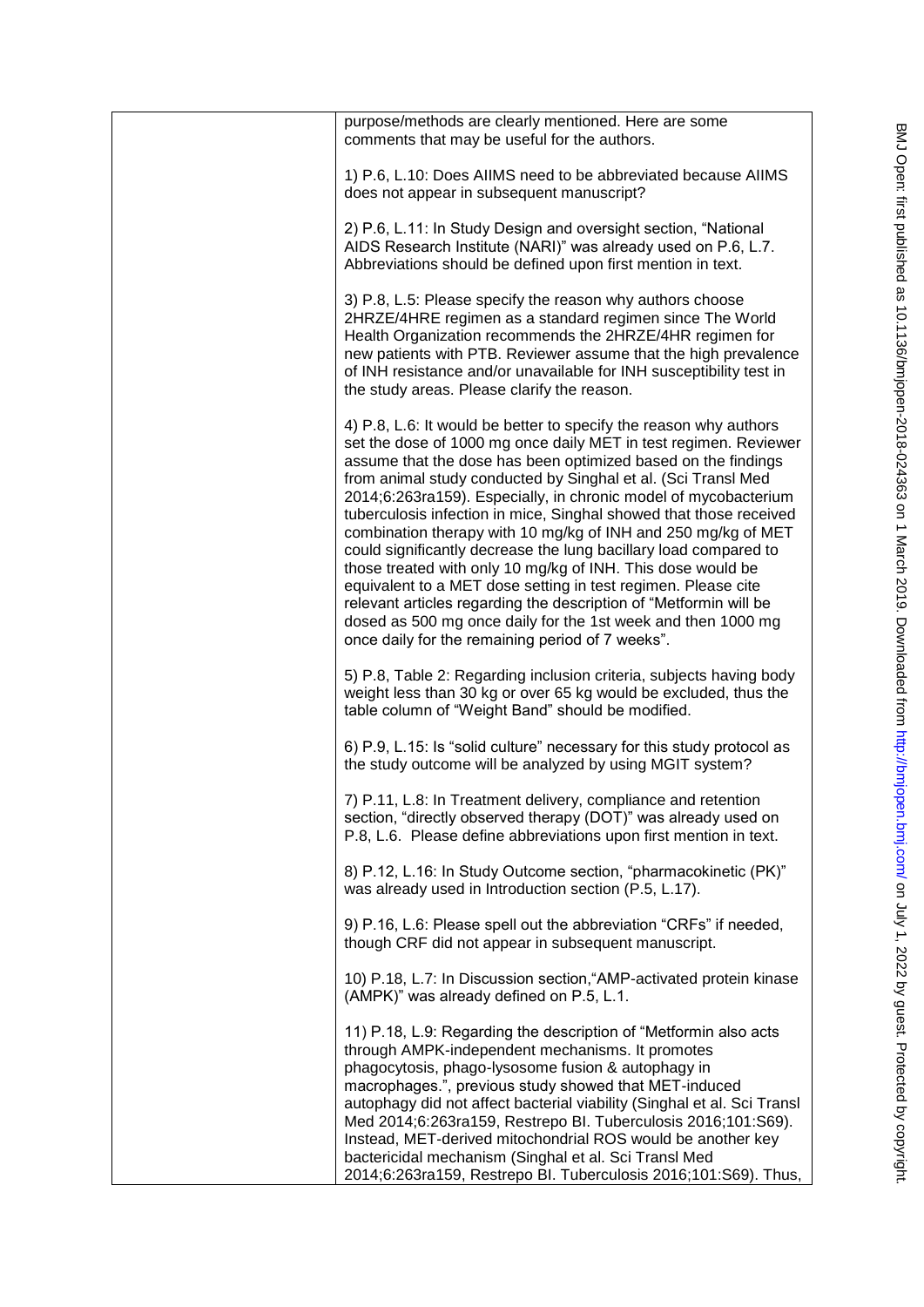| the author may be considered to describe that the potent beneficial<br>mechanisms using MET would be required for further study. |
|----------------------------------------------------------------------------------------------------------------------------------|
| 12) P.19, L.3: "time-to-detection (TTD)" was already defined on<br>P.5. L.13.                                                    |

#### **VERSION 1 – AUTHOR RESPONSE**

#### **Reviewer: 2**

# **1) P.6, L.10: Does AIIMS need to be abbreviated because AIIMS does not appear in the subsequent manuscript?**

*Response*: *We agree with the reviewer. As this comes only once in the manuscript and not repeated anywhere else, we do not have to abbreviate AIIMS. This has been removed now from P6, L.10.*

**2) P.6, L.11: In Study Design and oversight section, "National AIDS Research Institute (NARI)" was already used on P.6, L.7. Abbreviations should be defined upon the first mention in the text**.

*Response: We agree with the reviewer and thank them for pointing this out. We have corrected this now with abbreviations expanded at the first instance.* 

**3) P.8, L.5: Please specify the reason why authors choose 2HRZE/4HRE regimen as a standard regimen since The World Health Organization recommends the 2HRZE/4HR regimen for new patients with PTB. Reviewer assumes that the high prevalence of INH resistance and unavailable for INH susceptibility test in the study areas. Please clarify the reason.**

*Response: As the reviewer has rightly pointed, due to the high prevalence of Isoniazid monoor poly resistance, the Revised National TB control programme of India advocates using three drugs in the continuation phase of the anti-tuberculosis treatment namely isoniazid, rifampicin, and ethambutol.* 

# *4)* **P.8, L.6: It would be better to specify the reason why authors set the dose of 1000 mg once daily MET in test regimen.**

*Response: It has been shown in animal model experiments that mice treated with metformin (500 mg/kg) had reduced bacillary load in both lung and spleen, and this dose was equivalent to a metformin dose of 2430 mg/day for a 60-kg human (http://www.naturalhealthresearch. org/extrapolation-of-animaldose-to-human/) [1]. Such high treatment has also been used in clinical practice for management of non-diabetic conditions like polycystic ovarian syndrome (treatment: 500mg thrice daily to 1g twice daily) [2] and obesity (dose: 750 – 1700mg/day) [3] etc. In this study, we propose to investigate the immune-mediated effect of metformin on TB patients, the time to the intracellular killing of mycobacterium, the drug-drug interaction between metformin and other anti-TB drugs like rifampicin, isoniazid, pyrazinamide, and ethambutol (by measuring their plasma levels). Considering all the facts mentioned above, it was decided to use a higher dose of metformin in this study. We will not be getting treatment naïve TB patients at body weight 60kgs in this setting. Also, there is still not clear evidence about hypoglycemia induced by metformin and rifampicin given together, it was decided not to use very high dosage but to restrict the dose to 1000mg daily for a period of 7-weeks, after the initial 1-week of*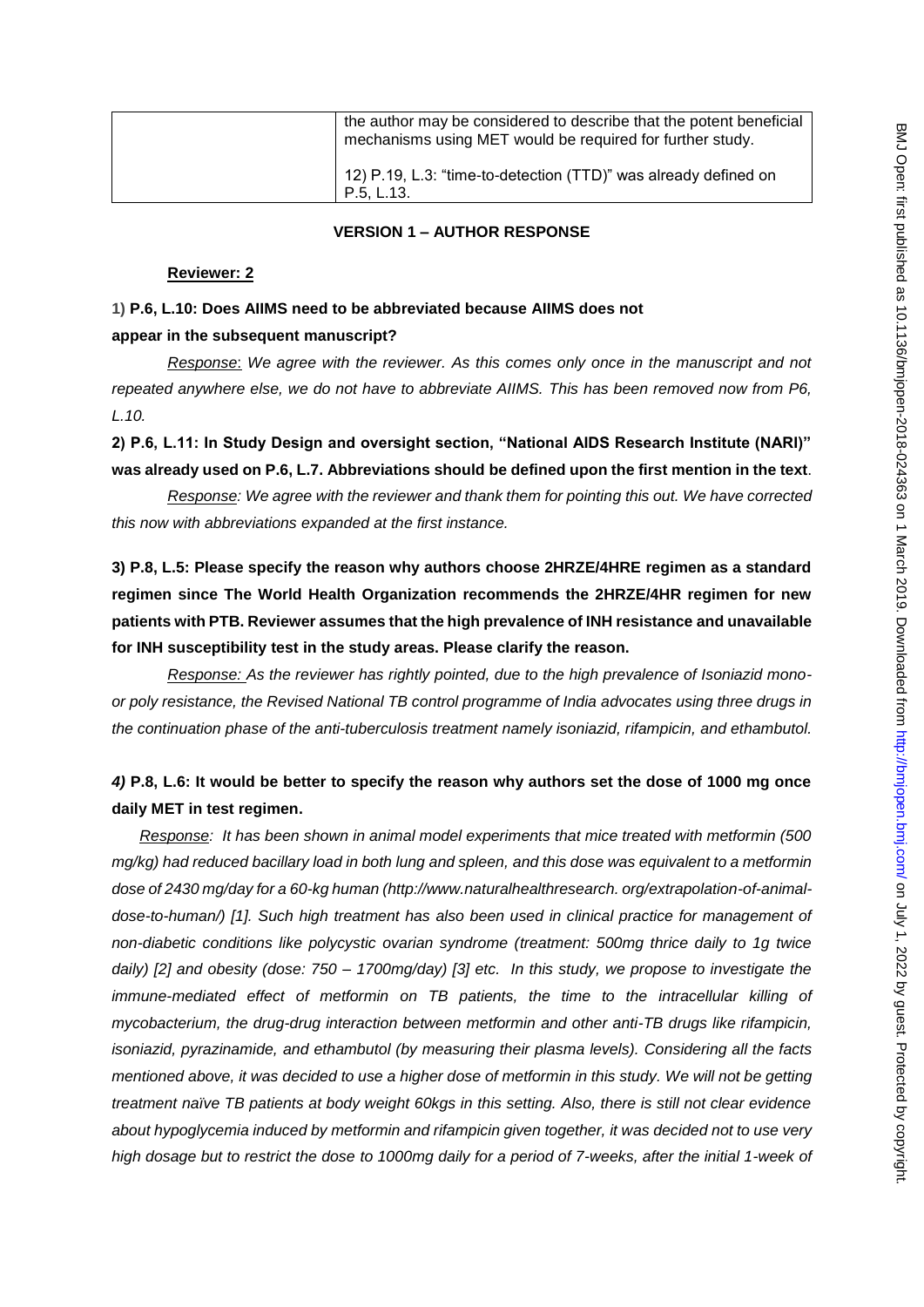*titration dose of 500mg (this was done to reduce the gastritis effect of metformin as suggested by experienced diabetologist).*

*Ref 1: Reigner BG, Blesch KS. Estimating the starting dose for entry into humans: Principles and practice. Eur J Clin Pharmacol 2002; 57: 835-845*

*Ref 2: Lord JM, Flight IHK, Norman RJ. Metformin in polycystic ovary syndrome: Systematic review and meta-analysis. Br Med J 2003; 327: 951*

*Ref 3: Levri KM, Slaymaker E, last A et al. Metformin as a treatment for overweight and obese adults. Ann Fam Med 2005; 3 (5): 457-461*

**5) P.8, Table 2: Regarding inclusion criteria, subjects having a body weight of less than 30 kg or over 65 kg would be excluded. Thus the table column of "Weight Band" should be modified**.

*Response: We have modified as suggested in P.8, Table 2*

## **6) P.9, L.15: Is "solid culture" necessary for this study protocol as the study outcome will be analyzed by using the MGIT system?**

*Response: Though the primary study outcome will be analyzed using MGIT system, we also plan to estimate the log reduction in the colony count of mycobacterium tubercle bacilli between the two study arms and will require solid culture for this. We will also be comparing the concordance/discordance between liquid and solid culture results week-wise as an exploratory outcome.* 

*7)* **P.11, L.8: In Treatment delivery, compliance and retention section, "directly observed therapy (DOT)" was already used on P.8, L.6. Please define abbreviations upon the first mention in the text**.

*Response: We have corrected this now.*

# **8) P.12, L.16: In Study Outcome section, "pharmacokinetic (PK)" was already used in the Introduction section (P.5, L.17).**

*Response: We thank the reviewer for pointing this out. Abbreviation for Pharmacokinetic as PK has now been added in P5, L17 and removed from P12, L16.*

# **9) P.16, L.6: Please spell out the abbreviation "CRFs" if needed, though CRF did not appear in the subsequent manuscript.**

*Response: CRF is also used in the section on "Data collection, Management, and Interim analysis." It is expanded now at its first usage and abbreviated with subsequent usage***.**

**10) P.18, L.7: In the Discussion section,"AMP-activated protein kinase (AMPK)" was already defined on P.5, L.1.**

*Response: This has been corrected now.*